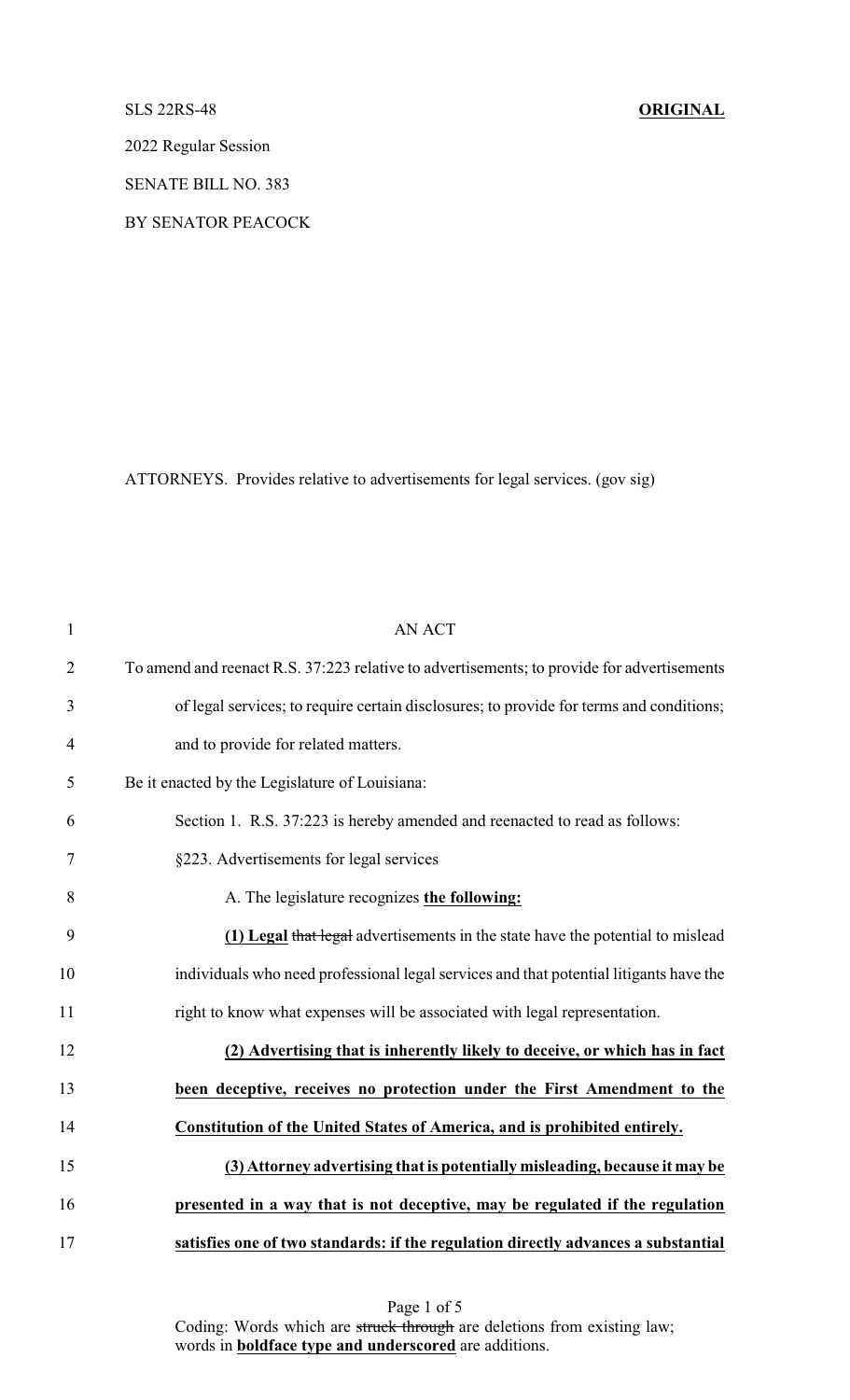| 1              | government interest and is not more extensive than necessary to serve that               |
|----------------|------------------------------------------------------------------------------------------|
| $\overline{2}$ | interest, or if disclosure is required that is reasonably related to the state's         |
| 3              | interest in preventing deception of consumers.                                           |
| $\overline{4}$ | B.(1) Any advertisement for legal services, in any format, that contains a               |
| 5              | reference to a monetary settlement agreement or an award by a jury verdict               |
| 6              | previously obtained by the advertising attorney shall, in the same advertisement,        |
| $\overline{7}$ | disclose all attorney fees paid to the advertising attorney that are associated with the |
| 8              | settlement agreement or award by jury verdict.                                           |
| 9              | (2) The disclosure of all attorney fees associated with the settlement or jury           |
| 10             | verdict when presented in print shall be in a font size no smaller than half the size of |
| 11             | the largest font size used in the advertisement and when presented verbally shall be     |
| 12             | audible, intelligible, and presented with equal prominence and in the same manner        |
| 13             | as the other parts of the advertisement.                                                 |
| 14             | C. Any advertisement for legal services, in any format, containing a                     |
| 15             | reference or testimonial to past successes or results obtained must be presented         |
| 16             | in a truthful, nondeceptive manner by including a disclaimer such as "Results            |
| 17             | May Vary" or "Past Results are not a Guarantee of Future Success".                       |
| 18             | D. Any advertisement for legal services, in any format, that includes the                |
| 19             | portrayal of a client by a nonclient or the depiction of any event or scene or           |
| 20             | picture that is not actual or authentic shall include a disclaimer. When the             |
| 21             | advertisement is presented in print, the disclaimer shall be in a font size no           |
| 22             | smaller than half the size of the largest font size used in the advertisement, and       |
| 23             | when presented verbally shall be audible, intelligible, and presented with equal         |
| 24             | prominence and in the same manner as the other parts of the advertisement.               |
| 25             | E. The following communications in attorney advertisements shall be                      |
| 26             | prohibited:                                                                              |
| 27             | (1) Any advertisement for legal services, in any format, that utilizes a                 |
| 28             | nickname, moniker, motto, or trade name that states or implies an ability to             |
| 29             | obtain results in a matter.                                                              |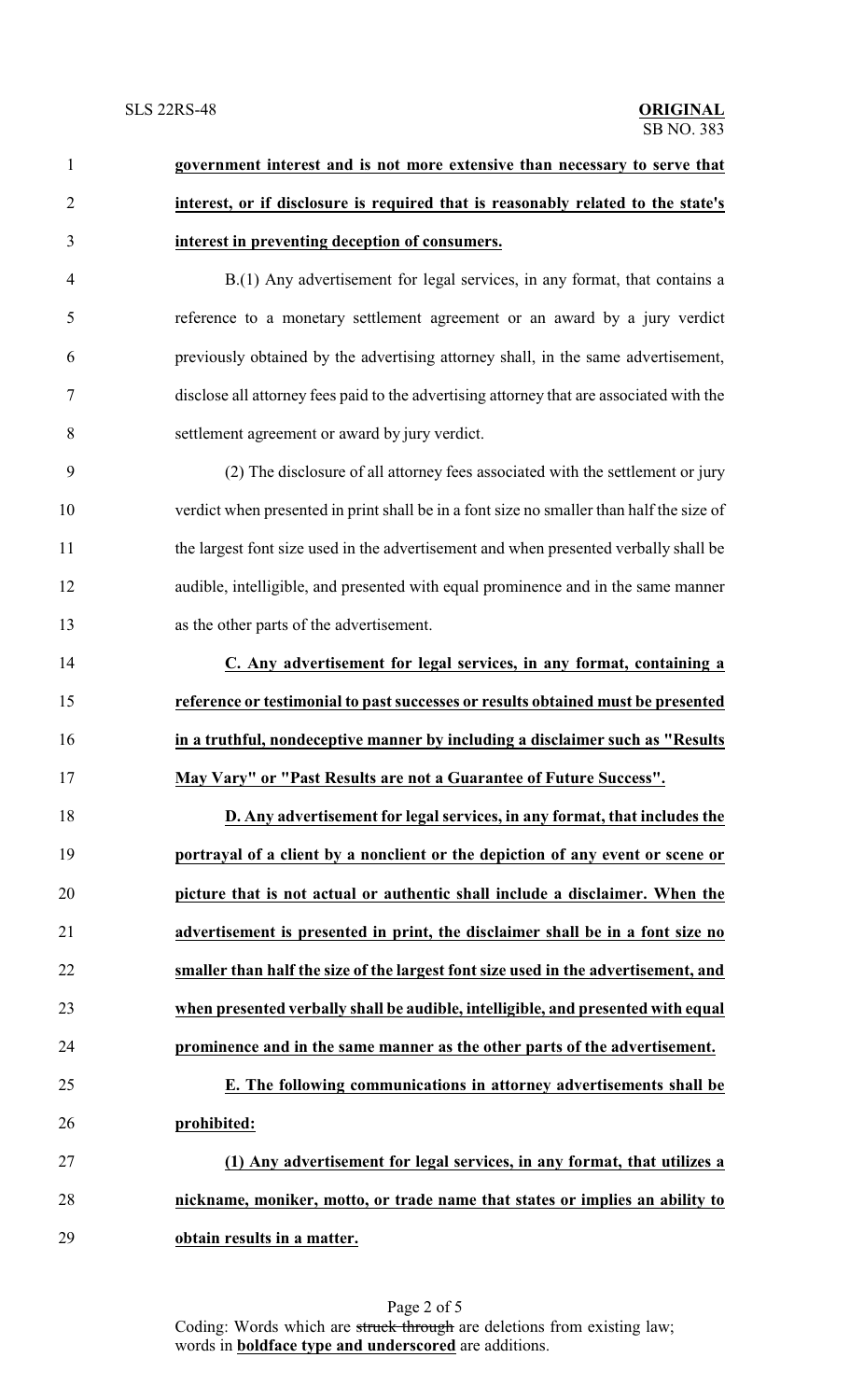| $\mathbf{1}$   | (2) Any advertisement for legal services, in any format, that promises                                          |
|----------------|-----------------------------------------------------------------------------------------------------------------|
| $\overline{2}$ | results.                                                                                                        |
| 3              | $\overline{C,E}$ . The Louisiana Supreme Court may adopt rules as necessary to                                  |
| 4              | implement and enforce the provisions of this Section by December 22, 2022.                                      |
| 5              | $\overline{D}$ $\cdot$ $\overline{G}$ .(1) For purposes of this Section, "media entity" includes the following: |
| 6              | (a) Radio or television broadcast station.                                                                      |
| 7              | (b) Cable television company.                                                                                   |
| 8              | (c) Newspaper or periodical company.                                                                            |
| 9              | (d) Billboard company.                                                                                          |
| 10             | (e) Voice, data, or other communications.                                                                       |
| 11             | (f) Information services.                                                                                       |
| 12             | (g) Internet access provider.                                                                                   |
| 13             | (h) Bona fide news or public interest website operator.                                                         |
| 14             | (2) The provisions of this Section shall not limit or otherwise affect the                                      |
| 15             | carriage, distribution, transmission, or display of any advertisement by a media                                |
| 16             | entity. Any carriage, distribution, transmission, or display of an advertisement by a                           |
| 17             | media entity shall not be considered a violation of this Section by the media entity.                           |
| 18             | Section 2. R.S. 37:223(A), as amended by this Act, is consistent with prior                                     |
| 19             | jurisprudence and establishes the factors used to determine when communication in attorney                      |
| 20             | advertising may be regulated. See, Public Citizen Inc. v. Louisiana Disciplinary Bd., 632                       |
| 21             | F.3d 212 (2011).                                                                                                |
| 22             | Section 3. Notwithstanding any other law to the contrary, the attorney general shall                            |
| 23             | represent or supervise the representation of the interest of the state in any action or                         |
| 24             | proceeding in which the constitutionality of this Act is challenged or assailed. Any expenses                   |
| 25             | incurred in such enforcement shall be recoverable from the person or entity whose actions                       |
| 26             | or inactions cause enforcement to be necessary.                                                                 |
| 27             | Section 4. If any one or more provisions, sections, subsections, sentences, clauses,                            |
| 28             | phrases, or words of this Act or the application thereof to any person or circumstance is                       |
| 29             | found to be unconstitutional, the same is hereby declared to be severable in accordance with                    |

| Page 3 of 5                                                             |
|-------------------------------------------------------------------------|
| Coding: Words which are struck through are deletions from existing law; |
| words in <b>boldface</b> type and <b>underscored</b> are additions.     |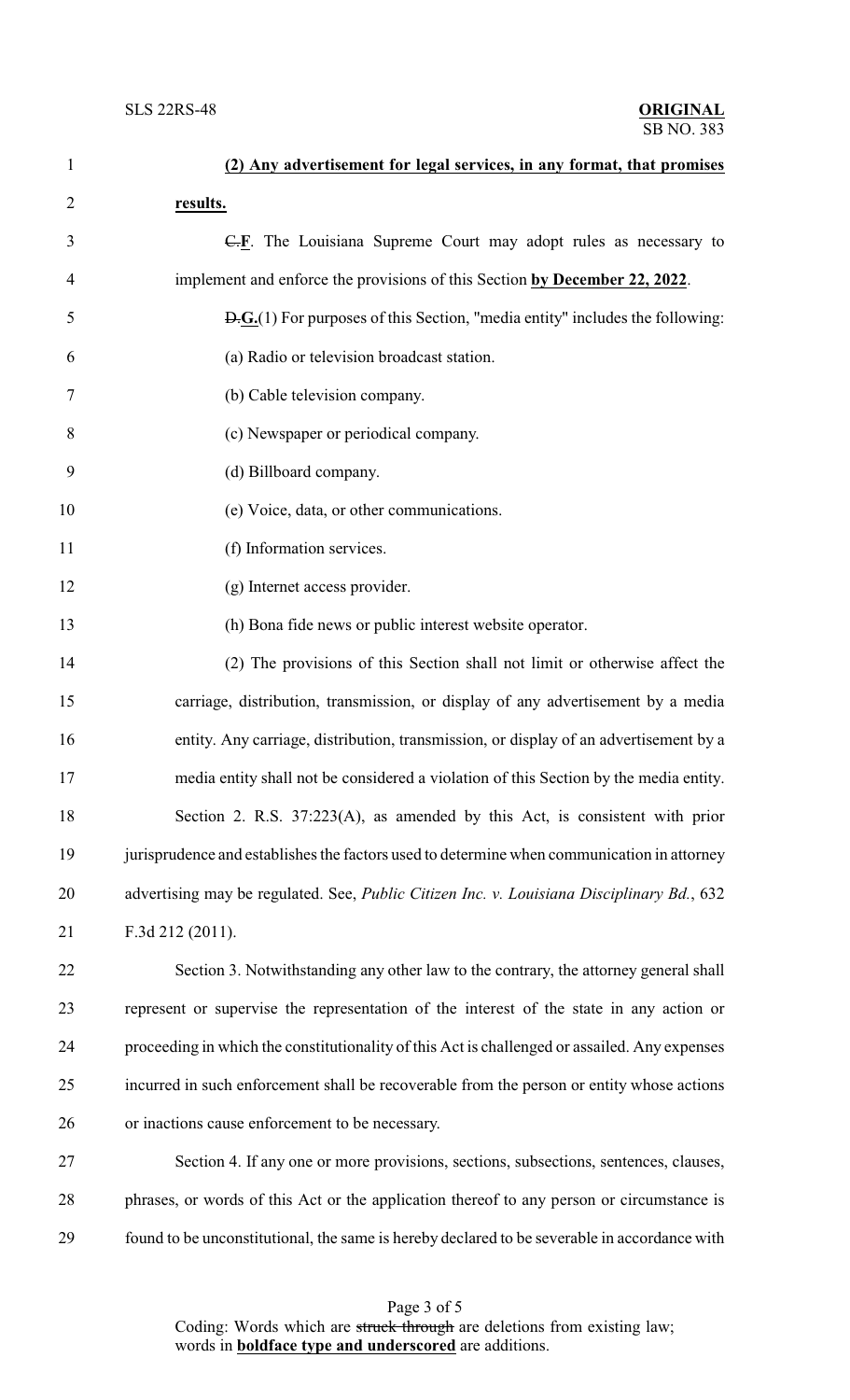SLS 22RS-48 **ORIGINAL**

- 1 R.S. 24:175 and the balance of this Act shall remain effective notwithstanding such 2 unconstitutionality.
- 3 Section 5. This Act shall become effective upon signature by the governor or, if not 4 signed by the governor, upon expiration of the time for bills to become law without signature 5 by the governor, as provided by Article III, Section 18 of the Constitution of Louisiana. If 6 vetoed by the governor and subsequently approved by the legislature, this Act shall become 7 effective on the day following such approval.

The original instrument and the following digest, which constitutes no part of the legislative instrument, were prepared by Lebra R. Bias.

## DIGEST SB 383 Original 2022 Regular Session Peacock

Proposed law provides the standard by which communication in attorney advertisements may be regulated.

Present law provides that any advertisement for legal services, in any format, that contains a reference to a monetary settlement agreement or an award by a jury verdict previously obtained by the advertising attorney shall, in the same advertisement, disclose a full accounting of all expenses associated with such settlement agreement or award by jury verdict.

Proposed law retains present law and adds an additional requirement that any advertisement for legal services containing a reference or testimonial to past successes or results obtained be presented in a truthful, nondeceptive manner by including a disclaimer such as "Results May Vary" or "Past Results are not a Guarantee of Future Success".

Present law requires that disclosure of all expenses associated with the settlement or jury verdict be in a font size no smaller than half of the largest font size used in the advertisement.

Proposed law retains present law and adds that any advertisement for legal services that includes the portrayal of a client by a nonclient or the depiction of any event or scene or picture that is not actual or authentic include a disclaimer, and provides the requirements for such disclaimer when the advertisement is presented in print or presented verbally.

Proposed law prohibits certain types of communication in attorney advertising.

Proposed law provides that the amendments to Subsection A, consistent with prior jurisprudence, establish the factors used to determine when communication in attorney advertising may be regulated. See, *Public Citizen Inc. v. Louisiana Disciplinary Bd.*, 632 F.3d 212 (2011).

Proposed law provides that the attorney general shall represent or supervise the representation of the interest of the state in any action or proceeding in which the constitutionality of proposed law is challenged or assailed, and that any expenses incurred are recoverable from the person or entity whose actions or inactions cause enforcement to be necessary.

Proposed law provides for severability in the event one or more provisions of this Act are

Page 4 of 5 Coding: Words which are struck through are deletions from existing law; words in **boldface type and underscored** are additions.